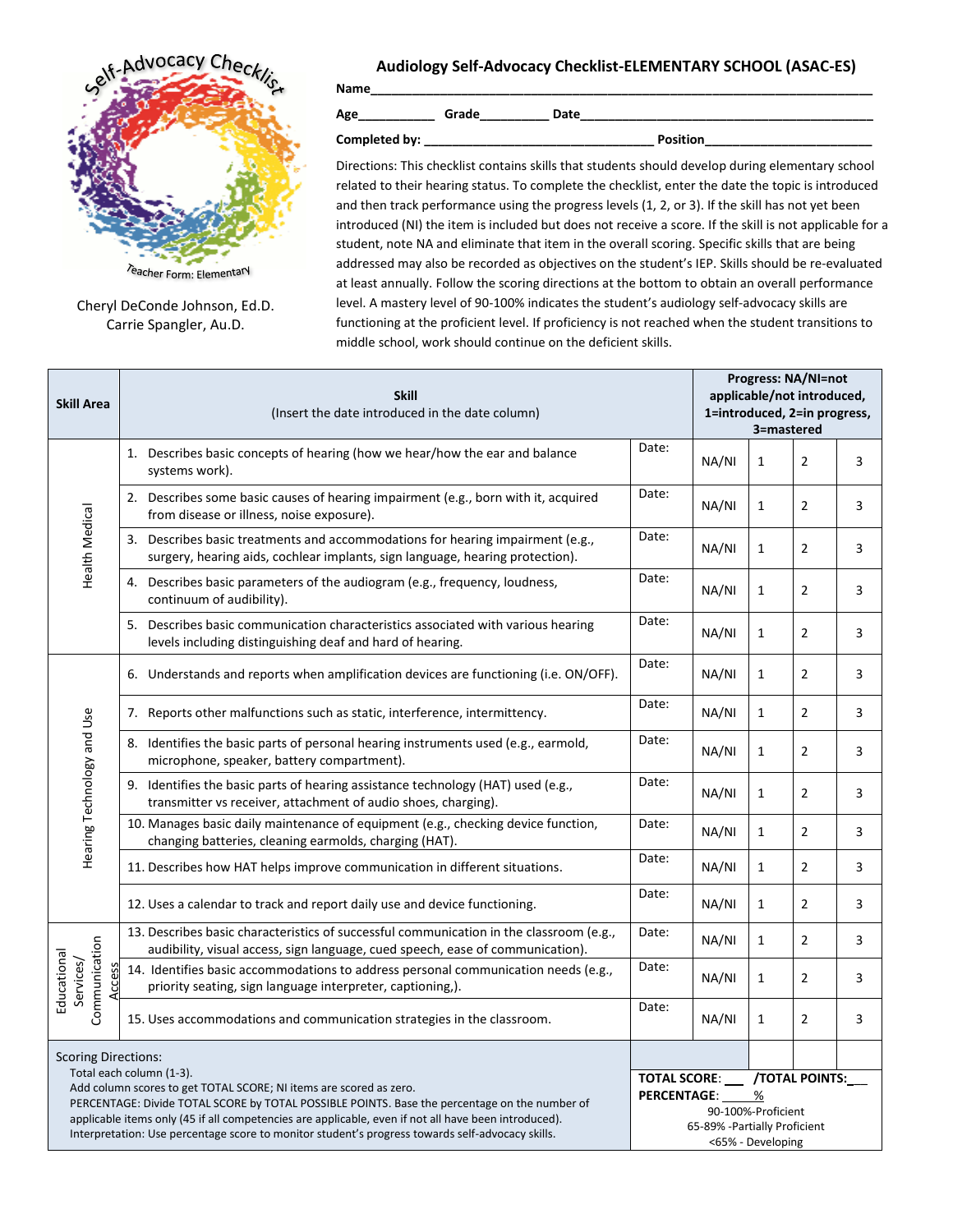## **Audiology Self-Advocacy Checklist-MIDDLE SCHOOL (ASAC-MS) Teacher Form**



Teacher Form: Middle School Cheryl DeConde Johnson, Ed.D. Carrie Spangler, Au.D.

**Name\_\_\_\_\_\_\_\_\_\_\_\_\_\_\_\_\_\_\_\_\_\_\_\_\_\_\_\_\_\_\_\_\_\_\_\_\_\_\_\_\_\_\_\_\_\_\_\_\_\_\_\_\_\_\_\_\_\_\_\_\_\_\_\_\_\_\_\_\_\_\_\_\_\_**

**Age\_\_\_\_\_\_\_\_\_\_\_ Grade\_\_\_\_\_\_\_\_\_\_ Date\_\_\_\_\_\_\_\_\_\_\_\_\_\_\_\_\_\_\_\_\_\_\_\_\_\_\_\_\_\_\_\_\_\_\_\_\_\_\_\_\_\_\_\_\_** 

**Assisted by\_\_\_\_\_\_\_\_\_\_\_\_\_\_\_\_\_\_\_\_\_\_\_\_\_\_\_\_\_\_\_\_\_\_\_\_\_ Position\_\_\_\_\_\_\_\_\_\_\_\_\_\_\_\_\_\_\_\_\_\_\_\_\_\_**

Directions: This checklist contains skills that students should develop during middle school related to their hearing status. If proficiency on the elementary school level checklist has not been reached, be sure to continue working on those skills at the same time. Enter the date the topic is introduced and then track the student's performance using the progress levels (1, 2, or 3). Circle "NI" for skills not introduced. If the skill does not apply to the student, circle "NA" and do not include that item in the overall scoring. Specific skills that are being addressed may also be recorded as objectives on the student's IEP. Skills should be re-evaluated at least annually. Follow the scoring directions at the bottom to obtain an overall performance level. A mastery level of 90- 100% indicates the student's audiology self-advocacy skills are functioning at the proficient level.

| <b>Skill</b>                                                                                                                                                                                                                                                                                                                                                                                                                            | <b>Skill</b> |                                                                                                                                                                                           |       | Progress: NA/NI=not applicable/not<br>introduced, 1=introduced, 2=in |                      |                |   |  |  |
|-----------------------------------------------------------------------------------------------------------------------------------------------------------------------------------------------------------------------------------------------------------------------------------------------------------------------------------------------------------------------------------------------------------------------------------------|--------------|-------------------------------------------------------------------------------------------------------------------------------------------------------------------------------------------|-------|----------------------------------------------------------------------|----------------------|----------------|---|--|--|
| Area                                                                                                                                                                                                                                                                                                                                                                                                                                    |              | (Insert the date introduced in the date column)                                                                                                                                           |       |                                                                      | progress, 3=mastered |                |   |  |  |
| Health Medical                                                                                                                                                                                                                                                                                                                                                                                                                          | 1.           | Describes own hearing status (e.g., level and configuration, cause if known,<br>identifies self as person who is deaf, person who is hard of hearing, person with<br>hearing impairment). | Date: | NA/NI                                                                | $\mathbf{1}$         | $\overline{2}$ | 3 |  |  |
|                                                                                                                                                                                                                                                                                                                                                                                                                                         | 2.           | Describes basic communication implications of his/her hearing status (e.g., what<br>is heard/not heard, audibility vs intelligibility of speech, speechreading).                          | Date: | NA/NI                                                                | $\mathbf{1}$         | $\overline{2}$ | 3 |  |  |
|                                                                                                                                                                                                                                                                                                                                                                                                                                         | 3.           | Describes hearing loss prevention strategies.                                                                                                                                             | Date: | NA/NI                                                                | $\mathbf{1}$         | $\overline{2}$ | 3 |  |  |
|                                                                                                                                                                                                                                                                                                                                                                                                                                         | 4.           | Describes concepts of privacy and confidentiality.                                                                                                                                        | Date: | NA/NI                                                                | $\mathbf{1}$         | $\overline{2}$ | 3 |  |  |
| Hearing Technology and Use                                                                                                                                                                                                                                                                                                                                                                                                              | 5.           | Transports equipment to and from various classrooms and school environments.                                                                                                              | Date: | NA/NI                                                                | $\mathbf{1}$         | $\overline{2}$ | 3 |  |  |
|                                                                                                                                                                                                                                                                                                                                                                                                                                         | 6.           | Understands and is able to notify teacher or talker when devices are not<br>working properly.                                                                                             | Date: | NA/NI                                                                | $\mathbf{1}$         | 2              | 3 |  |  |
|                                                                                                                                                                                                                                                                                                                                                                                                                                         | 7.           | Understands the flexibility of the devices (e.g., ability to connect to audio<br>devices, computers, video, PA system).                                                                   | Date: | NA/NI                                                                | 1                    | $\overline{2}$ | 3 |  |  |
|                                                                                                                                                                                                                                                                                                                                                                                                                                         | 8.           | Understands basic functioning of personal and HAT devices (e.g., programming<br>options, limitations of technology).                                                                      | Date: | NA/NI                                                                | $\mathbf{1}$         | 2              | 3 |  |  |
|                                                                                                                                                                                                                                                                                                                                                                                                                                         | 9.           | Utilizes the devices in various environments (e.g., lectures, small groups,<br>individual conversations, pass around mics),                                                               | Date: | NA/NI                                                                | $\mathbf{1}$         | 2              | 3 |  |  |
|                                                                                                                                                                                                                                                                                                                                                                                                                                         |              | 10. Actively participates in training of staff on use of devices.                                                                                                                         | Date: | NA/NI                                                                | $\mathbf{1}$         | $\overline{2}$ | 3 |  |  |
| Communication Access<br>Educational Services/                                                                                                                                                                                                                                                                                                                                                                                           |              | 11. Describes communication challenges and strategies that work.                                                                                                                          | Date: | NA/NI                                                                | $\mathbf{1}$         | 2              | 3 |  |  |
|                                                                                                                                                                                                                                                                                                                                                                                                                                         |              | 12. Develops a Personal Profile and Accommodations Letter that identifies needed<br>accommodations and presents at IEP/504 meeting.                                                       | Date: | NA/NI                                                                | $\mathbf{1}$         | $\overline{2}$ | 3 |  |  |
|                                                                                                                                                                                                                                                                                                                                                                                                                                         |              | 13. Describes needed accommodations to instructors and tells them when they are<br>not working or being implemented appropriately.                                                        | Date: | NA/NI                                                                | $\mathbf{1}$         | $\overline{2}$ | 3 |  |  |
|                                                                                                                                                                                                                                                                                                                                                                                                                                         | 14.          | Recognizes when communication breaks down and uses communication repair<br>strategies (e.g., seeks clarification, repetition).                                                            | Date: | NA/NI                                                                | $\mathbf{1}$         | $\overline{2}$ | 3 |  |  |
|                                                                                                                                                                                                                                                                                                                                                                                                                                         |              | 15. Understands basic legal rights under IDEA or 504.                                                                                                                                     | Date: | NA/NI                                                                | $\mathbf{1}$         | 2              | 3 |  |  |
| <b>Scoring Directions:</b><br>Total each column (1-3).<br>Add column scores to get TOTAL SCORE; NI items are scored as zero.<br>PERCENTAGE: Divide TOTAL SCORE by TOTAL POSSIBLE POINTS. Base the percentage on the number of<br>applicable items only (45 if all competencies are applicable, even if not all have been introduced).<br>Interpretation: Use percentage score to monitor your progress towards audiology self-advocacy. |              |                                                                                                                                                                                           |       |                                                                      |                      |                |   |  |  |
|                                                                                                                                                                                                                                                                                                                                                                                                                                         |              | TOTAL SCORE: __ /TOTAL POINTS:_<br><b>PERCENTAGE:</b><br>%<br>90-100%-Proficient<br>65-89% - Partially Proficient<br><65% - Developing                                                    |       |                                                                      |                      |                |   |  |  |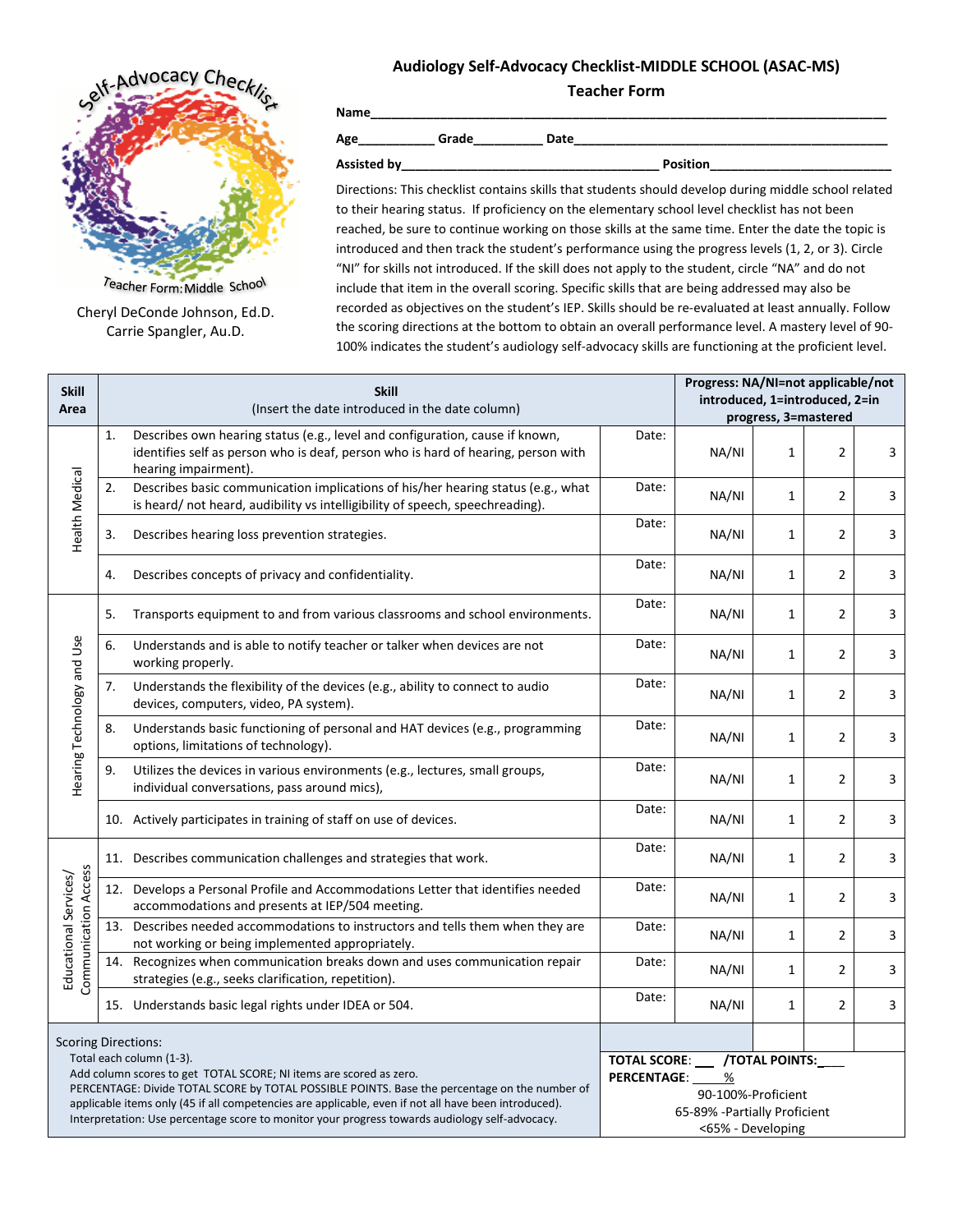## **Audiology Self-Advocacy Checklist-HIGH SCHOOL (ASAC-HS) 1**



Cheryl DeConde Johnson, Ed.D. Carrie Spangler, Au.D.

 $\overline{\phantom{a}}$ 

**Name\_\_\_\_\_\_\_\_\_\_\_\_\_\_\_\_\_\_\_\_\_\_\_\_\_\_\_\_\_\_\_\_\_\_\_\_\_\_\_\_\_\_\_\_\_\_\_\_\_\_\_\_\_\_\_\_\_\_\_\_\_\_\_\_\_\_\_\_\_\_\_\_\_\_\_ Age\_\_\_\_\_\_\_\_\_\_\_ Grade\_\_\_\_\_\_\_\_\_\_ Date\_\_\_\_\_\_\_\_\_\_\_\_\_\_\_\_\_\_\_\_\_\_\_\_\_\_\_\_\_\_\_\_\_\_\_\_\_\_\_\_\_\_\_\_\_**

**Assisted by:\_\_\_\_\_\_\_\_\_\_\_\_\_\_\_\_\_\_\_\_\_\_\_\_\_\_\_\_\_\_\_\_\_\_\_\_\_\_ Position\_\_\_\_\_\_\_\_\_\_\_\_\_\_\_\_\_\_\_\_\_\_\_\_**

Directions: This checklist contains skills that you should develop during high school related to your hearing status. If you did not reach proficiency on the middle school level checklist, be sure to continue working on those skills at the same time. You may ask for assistance to complete the checklist items from your teacher, audiologist, parent or other knowledgeable person. Enter the date the topic is introduced and then track your performance using the progress levels (1, 2, or 3). If you have not begun to work on a skill, circle "NI" for not introduced. If the skill does not apply to you, circle "NA" and do not include that item in the overall scoring. Specific skills that are being addressed may also be recorded as objectives on your IEP. Skills should be re-evaluated at least annually. Follow the scoring directions at the bottom to obtain an overall performance level. A mastery level of 90-100% indicates your audiology self-advocacy skills are functioning at the proficient level.

| <b>Skill</b><br>Area       | <b>Skill</b><br>(Insert the date introduced in the date column) |                                                                                                                                                                                                                 |       |       | <b>Progress: NA/NI=not</b><br>applicable/not introduced,<br>1=introduced, 2=in progress,<br>3=mastered |                |   |  |  |
|----------------------------|-----------------------------------------------------------------|-----------------------------------------------------------------------------------------------------------------------------------------------------------------------------------------------------------------|-------|-------|--------------------------------------------------------------------------------------------------------|----------------|---|--|--|
| Health Medical             | 1.                                                              | Provides detailed description of own hearing status (type, level, configuration,<br>cause, implications for communication).                                                                                     | Date: | NA/NI | 1                                                                                                      | 2              | 3 |  |  |
|                            | 2.                                                              | Develops, rehearses, and delivers a script for disclosing hearing status<br>information and required accommodations.                                                                                            | Date: | NA/NI | $\mathbf{1}$                                                                                           | $\overline{2}$ | 3 |  |  |
|                            | 3.                                                              | Identifies pertinent medical and health specialists, their credentials, supporting<br>roles, and how to locate them (e.g., audiologist, hearing aid dealer, otologist,<br>geneticist, mental health/counselor). | Date: | NA/NI | $\mathbf{1}$                                                                                           | $\overline{2}$ | 3 |  |  |
|                            | 4.                                                              | Uses resources (internet, phone book) to identify and access services and find<br>information.                                                                                                                  | Date: | NA/NI | $\mathbf{1}$                                                                                           | $\overline{2}$ | 3 |  |  |
|                            | 5.                                                              | Identifies own medical/health support persons; schedules and keeps<br>appointments.                                                                                                                             | Date: | NA/NI | $\mathbf{1}$                                                                                           | $\overline{2}$ | 3 |  |  |
|                            | 6.                                                              | Describes health-related privacy laws (FERPA and HIPPA) and appropriate<br>methods for disclosing and sharing of personal information.                                                                          | Date: | NA/NI | $\mathbf{1}$                                                                                           | $\overline{2}$ | 3 |  |  |
| Hearing Technology and Use | 7.                                                              | Demonstrates ability to troubleshoot all hearing and hearing assistance<br>technology (HAT) and follows pre-determined procedures for getting devices<br>serviced.                                              | Date: | NA/NI | $\mathbf{1}$                                                                                           | $\overline{2}$ | 3 |  |  |
|                            | 8.                                                              | Demonstrates how to manipulate technology for various listening situations<br>within school and in the community.                                                                                               | Date: | NA/NI | $\mathbf{1}$                                                                                           | $\overline{2}$ | 3 |  |  |
|                            | 9.                                                              | Describes characteristics of other assistive technologies such as phone,<br>captioning, alerting devises, text messaging.                                                                                       | Date: | NA/NI | $\mathbf{1}$                                                                                           | $\overline{2}$ | 3 |  |  |
|                            |                                                                 | 10. Demonstrates connectivity of personal and assistive devices with other<br>technologies/equipment (e.g., phone, computer, video).                                                                            | Date: | NA/NI | $\mathbf{1}$                                                                                           | $\overline{2}$ | 3 |  |  |
|                            | 11.                                                             | Demonstrates use of web and other sources to learn about and locate current<br>and emerging information and resources regarding hearing loss and hearing and<br>other assistive technologies.                   | Date: | NA/NI | $\mathbf{1}$                                                                                           | $\overline{2}$ | 3 |  |  |
|                            |                                                                 | 12. Describes cost of purchasing and maintaining hearing aids/CIs/HAT, warranty<br>and service plans, and funding options.                                                                                      | Date: | NA/NI | 1                                                                                                      | $\overline{2}$ | 3 |  |  |

<sup>1</sup> Cheryl DeConde Johnson & Carrie Spangler, 9.2013, from *Self-Advocacy Competency Guide* in Guide to Access Planning by Phonak US. [Cdj1951@gmail.com,](mailto:Cdj1951@gmail.com) [CarrieS@cybersummit.org](mailto:CarrieS@cybersummit.org)